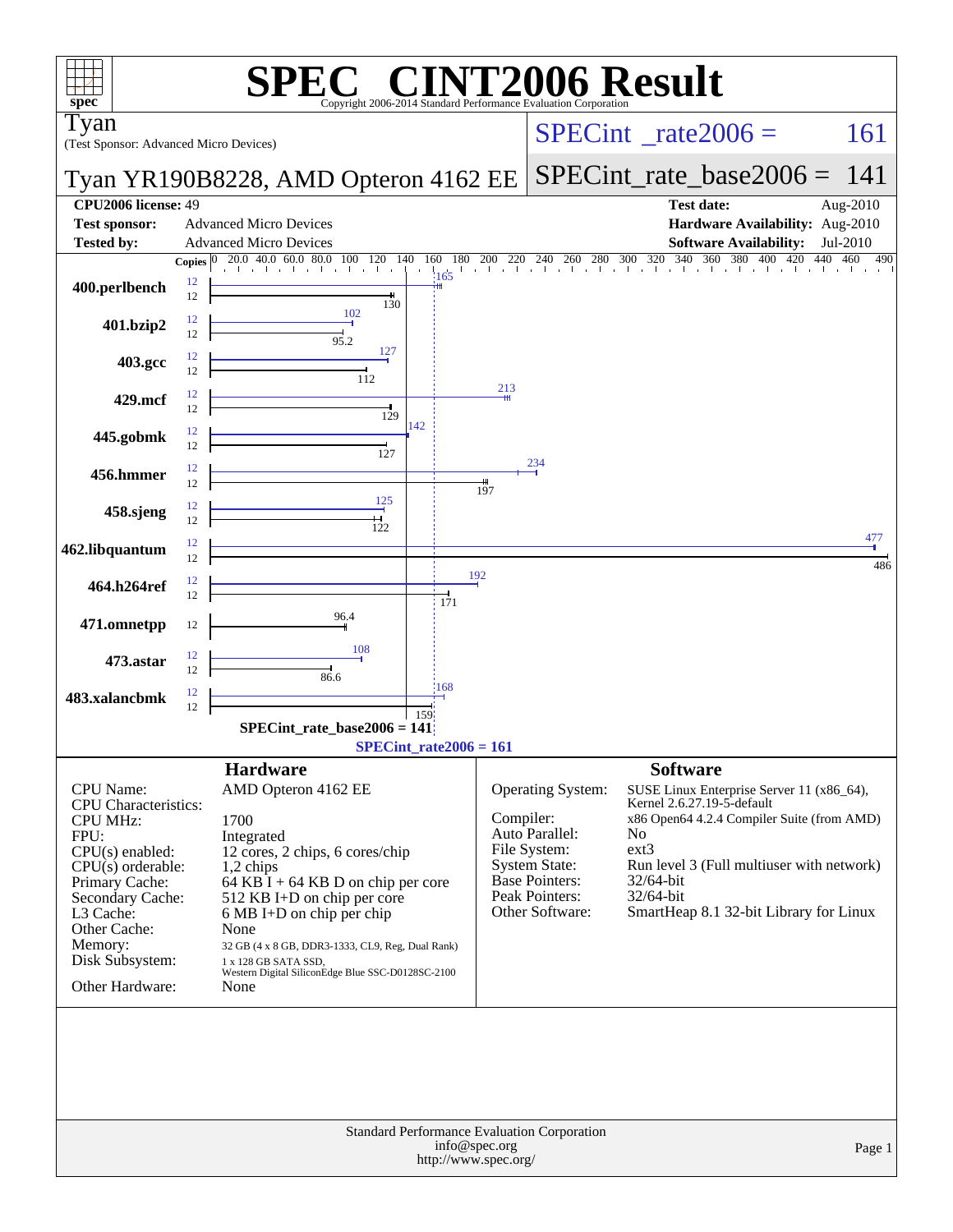

Tyan

(Test Sponsor: Advanced Micro Devices)

### SPECint rate $2006 = 161$

#### Tyan YR190B8228, AMD Opteron 4162 EE [SPECint\\_rate\\_base2006 =](http://www.spec.org/auto/cpu2006/Docs/result-fields.html#SPECintratebase2006) 141

#### **[CPU2006 license:](http://www.spec.org/auto/cpu2006/Docs/result-fields.html#CPU2006license)** 49 **[Test date:](http://www.spec.org/auto/cpu2006/Docs/result-fields.html#Testdate)** Aug-2010

**[Test sponsor:](http://www.spec.org/auto/cpu2006/Docs/result-fields.html#Testsponsor)** Advanced Micro Devices **Advanced Micro Devices [Hardware Availability:](http://www.spec.org/auto/cpu2006/Docs/result-fields.html#HardwareAvailability)** Aug-2010

**[Tested by:](http://www.spec.org/auto/cpu2006/Docs/result-fields.html#Testedby)** Advanced Micro Devices **[Software Availability:](http://www.spec.org/auto/cpu2006/Docs/result-fields.html#SoftwareAvailability)** Jul-2010

#### **[Results Table](http://www.spec.org/auto/cpu2006/Docs/result-fields.html#ResultsTable)**

|                                                                                                          | <b>Base</b>   |                |              |                |       |                |       | <b>Peak</b>   |                |              |                |              |                |              |
|----------------------------------------------------------------------------------------------------------|---------------|----------------|--------------|----------------|-------|----------------|-------|---------------|----------------|--------------|----------------|--------------|----------------|--------------|
| <b>Benchmark</b>                                                                                         | <b>Copies</b> | <b>Seconds</b> | <b>Ratio</b> | <b>Seconds</b> | Ratio | <b>Seconds</b> | Ratio | <b>Copies</b> | <b>Seconds</b> | <b>Ratio</b> | <b>Seconds</b> | <b>Ratio</b> | <b>Seconds</b> | <b>Ratio</b> |
| 400.perlbench                                                                                            | 12            | 892            | 131          | 908            | 129   | 900            | 130   | 12            | 720            | 163          | 712            | 165          | 707            | 166          |
| 401.bzip2                                                                                                | 12            | 1218           | 95.1         | 1217           | 95.2  | 1213           | 95.4  | 12            | 1136           | 102          | 1138           | 102          | 1136           | 102          |
| $403.\mathrm{gcc}$                                                                                       | 12            | 862            | 112          | 862            | 112   | 864            | 112   | 12            | 759            | 127          | 758            | 127          | 756            | 128          |
| $429$ .mcf                                                                                               | 12            | 847            | 129          | 844            | 130   | 849            | 129   | 12            | 514            | 213          | 518            | 211          | 510            | 215          |
| $445$ .gobm $k$                                                                                          | 12            | 994            | 127          | 995            | 127   | 997            | 126   | 12            | 889            | 142          | 886            | 142          | 891            | 141          |
| 456.hmmer                                                                                                | 12            | 572            | 196          | 567            | 197   | 563            | 199   | 12            | 479            | 234          | 477            | 234          | 507            | 221          |
| $458$ .sjeng                                                                                             | 12            | 1188           | 122          | 1235           | 118   | 1183           | 123   | 12            | 1163           | 125          | 1164           | 125          | 1164           | 125          |
| 462.libquantum                                                                                           | 12            | 511            | 486          | 511            | 486   | 511            | 486   | 12            | 522            | 476          | 522            | 477          | 521            | 477          |
| 464.h264ref                                                                                              | 12            | 1558           | 170          | 1551           | 171   | 1550           | 171   | 12            | 1386           | 192          | 1384           | 192          | 1385           | <u>192</u>   |
| 471.omnetpp                                                                                              | 12            | 778            | 96.4         | 778            | 96.3  | 771            | 97.3  | 12            | 778            | 96.4         | 778            | 96.3         | 771            | 97.3         |
| 473.astar                                                                                                | 12            | 973            | 86.6         | 973            | 86.5  | 970            | 86.8  | 12            | 778            | 108          | 777            | 108          | 779            | 108          |
| 483.xalancbmk                                                                                            | 12            | 521            | 159          | 521            | 159   | 522            | 159   | 12            | 494            | 168          | 494            | 168          | 494            | 168          |
| Results appear in the order in which they were run. Bold underlined text indicates a median measurement. |               |                |              |                |       |                |       |               |                |              |                |              |                |              |

#### **[Submit Notes](http://www.spec.org/auto/cpu2006/Docs/result-fields.html#SubmitNotes)**

The config file option 'submit' was used. 'numactl' was used to bind copies to the cores. See the configuration file for details.

#### **[Operating System Notes](http://www.spec.org/auto/cpu2006/Docs/result-fields.html#OperatingSystemNotes)**

'ulimit -s unlimited' was used to set environment stack size 'ulimit -l 2097152' was used to set environment locked pages in memory limit

Set vm/nr\_hugepages=5400 in /etc/sysctl.conf mount -t hugetlbfs nodev /mnt/hugepages

#### **[General Notes](http://www.spec.org/auto/cpu2006/Docs/result-fields.html#GeneralNotes)**

Environment variables set by runspec before the start of the run: HUGETLB\_LIMIT = "450" LD\_LIBRARY\_PATH = "/root/work/cpu2006/amd1002li-rate-libs-revC/64:/root/work/cpu2006/amd1002li-rate-libs-revC/32"

The x86 Open64 Compiler Suite is only available from (and supported by) AMD at <http://developer.amd.com/cpu/open64> Binaries were compiled on SLES10 SP2 with binutils 2.18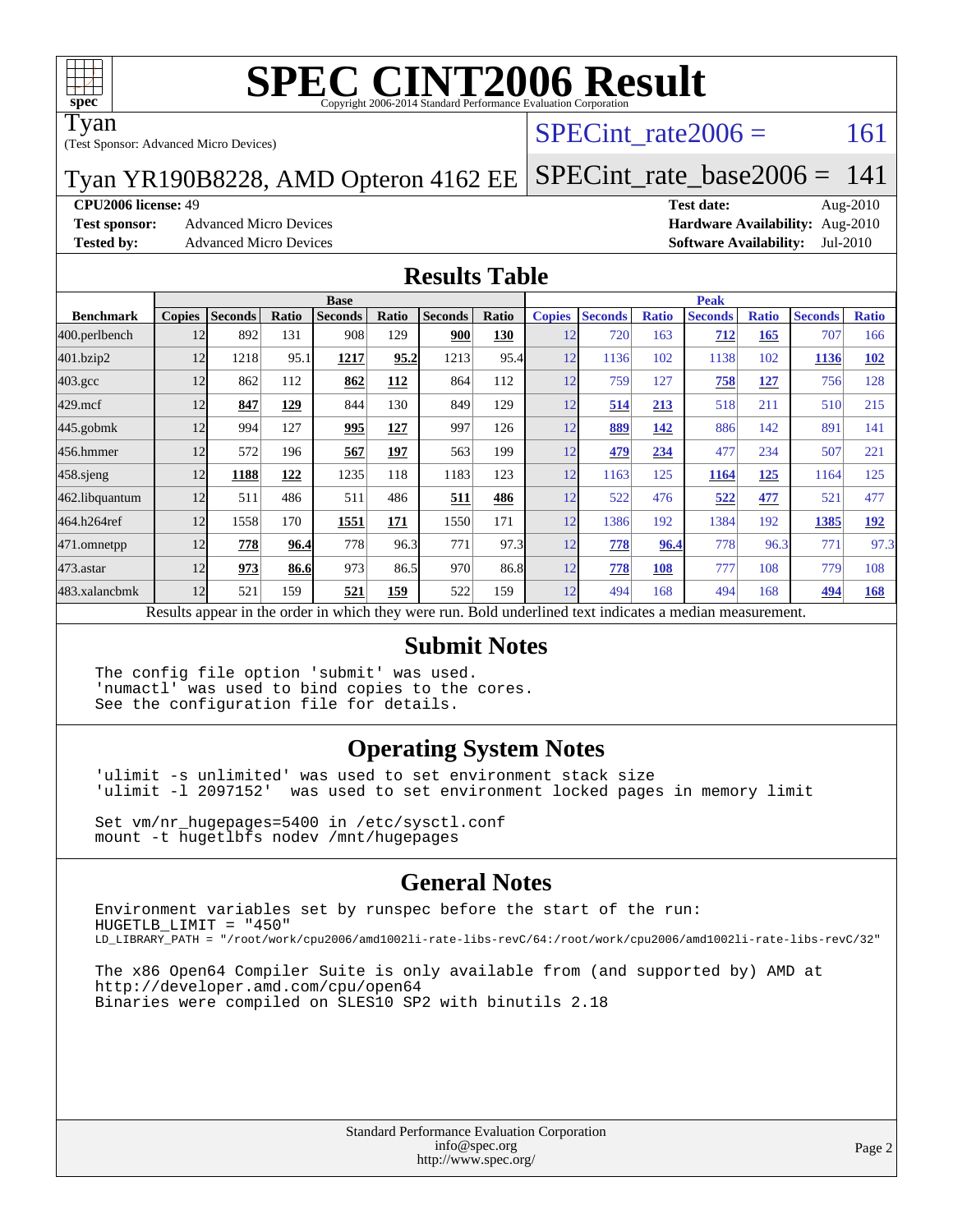

Tyan

(Test Sponsor: Advanced Micro Devices)

SPECint rate $2006 = 161$ 

Tyan YR190B8228, AMD Opteron 4162 EE [SPECint\\_rate\\_base2006 =](http://www.spec.org/auto/cpu2006/Docs/result-fields.html#SPECintratebase2006)  $141$ 

**[Test sponsor:](http://www.spec.org/auto/cpu2006/Docs/result-fields.html#Testsponsor)** Advanced Micro Devices **Advanced Micro Devices [Hardware Availability:](http://www.spec.org/auto/cpu2006/Docs/result-fields.html#HardwareAvailability)** Aug-2010 **[Tested by:](http://www.spec.org/auto/cpu2006/Docs/result-fields.html#Testedby)** Advanced Micro Devices **[Software Availability:](http://www.spec.org/auto/cpu2006/Docs/result-fields.html#SoftwareAvailability)** Jul-2010

**[CPU2006 license:](http://www.spec.org/auto/cpu2006/Docs/result-fields.html#CPU2006license)** 49 **[Test date:](http://www.spec.org/auto/cpu2006/Docs/result-fields.html#Testdate)** Aug-2010

### **[Base Compiler Invocation](http://www.spec.org/auto/cpu2006/Docs/result-fields.html#BaseCompilerInvocation)**

[C benchmarks](http://www.spec.org/auto/cpu2006/Docs/result-fields.html#Cbenchmarks): [opencc](http://www.spec.org/cpu2006/results/res2010q3/cpu2006-20100816-12937.flags.html#user_CCbase_Fopencc)

[C++ benchmarks:](http://www.spec.org/auto/cpu2006/Docs/result-fields.html#CXXbenchmarks) [openCC](http://www.spec.org/cpu2006/results/res2010q3/cpu2006-20100816-12937.flags.html#user_CXXbase_FopenCC)

### **[Base Portability Flags](http://www.spec.org/auto/cpu2006/Docs/result-fields.html#BasePortabilityFlags)**

 400.perlbench: [-DSPEC\\_CPU\\_LP64](http://www.spec.org/cpu2006/results/res2010q3/cpu2006-20100816-12937.flags.html#b400.perlbench_basePORTABILITY_DSPEC_CPU_LP64) [-DSPEC\\_CPU\\_LINUX\\_X64](http://www.spec.org/cpu2006/results/res2010q3/cpu2006-20100816-12937.flags.html#b400.perlbench_baseCPORTABILITY_DSPEC_CPU_LINUX_X64) 401.bzip2: [-DSPEC\\_CPU\\_LP64](http://www.spec.org/cpu2006/results/res2010q3/cpu2006-20100816-12937.flags.html#suite_basePORTABILITY401_bzip2_DSPEC_CPU_LP64) 403.gcc: [-DSPEC\\_CPU\\_LP64](http://www.spec.org/cpu2006/results/res2010q3/cpu2006-20100816-12937.flags.html#suite_basePORTABILITY403_gcc_DSPEC_CPU_LP64) 429.mcf: [-DSPEC\\_CPU\\_LP64](http://www.spec.org/cpu2006/results/res2010q3/cpu2006-20100816-12937.flags.html#suite_basePORTABILITY429_mcf_DSPEC_CPU_LP64) 445.gobmk: [-DSPEC\\_CPU\\_LP64](http://www.spec.org/cpu2006/results/res2010q3/cpu2006-20100816-12937.flags.html#suite_basePORTABILITY445_gobmk_DSPEC_CPU_LP64) 456.hmmer: [-DSPEC\\_CPU\\_LP64](http://www.spec.org/cpu2006/results/res2010q3/cpu2006-20100816-12937.flags.html#suite_basePORTABILITY456_hmmer_DSPEC_CPU_LP64) 458.sjeng: [-DSPEC\\_CPU\\_LP64](http://www.spec.org/cpu2006/results/res2010q3/cpu2006-20100816-12937.flags.html#suite_basePORTABILITY458_sjeng_DSPEC_CPU_LP64) 462.libquantum: [-DSPEC\\_CPU\\_LP64](http://www.spec.org/cpu2006/results/res2010q3/cpu2006-20100816-12937.flags.html#suite_basePORTABILITY462_libquantum_DSPEC_CPU_LP64) [-DSPEC\\_CPU\\_LINUX](http://www.spec.org/cpu2006/results/res2010q3/cpu2006-20100816-12937.flags.html#b462.libquantum_baseCPORTABILITY_DSPEC_CPU_LINUX) 464.h264ref: [-DSPEC\\_CPU\\_LP64](http://www.spec.org/cpu2006/results/res2010q3/cpu2006-20100816-12937.flags.html#suite_basePORTABILITY464_h264ref_DSPEC_CPU_LP64) 483.xalancbmk: [-DSPEC\\_CPU\\_LINUX](http://www.spec.org/cpu2006/results/res2010q3/cpu2006-20100816-12937.flags.html#b483.xalancbmk_baseCXXPORTABILITY_DSPEC_CPU_LINUX)

### **[Base Optimization Flags](http://www.spec.org/auto/cpu2006/Docs/result-fields.html#BaseOptimizationFlags)**

[C benchmarks](http://www.spec.org/auto/cpu2006/Docs/result-fields.html#Cbenchmarks):

[-march=barcelona](http://www.spec.org/cpu2006/results/res2010q3/cpu2006-20100816-12937.flags.html#user_CCbase_F-march_8ea39521cada96f307a04d0b8b9c6ffb) [-mso](http://www.spec.org/cpu2006/results/res2010q3/cpu2006-20100816-12937.flags.html#user_CCbase_F-mso) [-Ofast](http://www.spec.org/cpu2006/results/res2010q3/cpu2006-20100816-12937.flags.html#user_CCbase_F-Ofast) [-CG:local\\_sched\\_alg=1](http://www.spec.org/cpu2006/results/res2010q3/cpu2006-20100816-12937.flags.html#user_CCbase_F-CG:local_sched_alg_2175ca61f1a2717f1ec57b14995b9e7a) [-INLINE:aggressive=ON](http://www.spec.org/cpu2006/results/res2010q3/cpu2006-20100816-12937.flags.html#user_CCbase_F-INLINE:aggressive_1968a21fda3b9e485676870015f71302) [-IPA:plimit=8000](http://www.spec.org/cpu2006/results/res2010q3/cpu2006-20100816-12937.flags.html#user_CCbase_F-IPA:plimit_92cba83f3d47f09c7d5368fda93ddbd7) [-IPA:small\\_pu=100](http://www.spec.org/cpu2006/results/res2010q3/cpu2006-20100816-12937.flags.html#user_CCbase_F-IPA:small_pu_900a09767c6929d55c26ea3d32399996) [-HP:bdt=2m:heap=2m](http://www.spec.org/cpu2006/results/res2010q3/cpu2006-20100816-12937.flags.html#user_CCbase_F-HUGEPAGE_855e97383b49831f390a2af16fe7202f)

[C++ benchmarks:](http://www.spec.org/auto/cpu2006/Docs/result-fields.html#CXXbenchmarks)

```
-march=barcelona -mso -Ofast -m32 -INLINE:aggressive=on
-CG:cmp_peep=on -L/root/work/libraries/SmartHeap-8.1/lib -lsmartheap
```
### **[Peak Compiler Invocation](http://www.spec.org/auto/cpu2006/Docs/result-fields.html#PeakCompilerInvocation)**

[C benchmarks](http://www.spec.org/auto/cpu2006/Docs/result-fields.html#Cbenchmarks): [opencc](http://www.spec.org/cpu2006/results/res2010q3/cpu2006-20100816-12937.flags.html#user_CCpeak_Fopencc)

[C++ benchmarks:](http://www.spec.org/auto/cpu2006/Docs/result-fields.html#CXXbenchmarks) [openCC](http://www.spec.org/cpu2006/results/res2010q3/cpu2006-20100816-12937.flags.html#user_CXXpeak_FopenCC)

### **[Peak Portability Flags](http://www.spec.org/auto/cpu2006/Docs/result-fields.html#PeakPortabilityFlags)**

400.perlbench: [-DSPEC\\_CPU\\_LP64](http://www.spec.org/cpu2006/results/res2010q3/cpu2006-20100816-12937.flags.html#b400.perlbench_peakPORTABILITY_DSPEC_CPU_LP64) [-DSPEC\\_CPU\\_LINUX\\_X64](http://www.spec.org/cpu2006/results/res2010q3/cpu2006-20100816-12937.flags.html#b400.perlbench_peakCPORTABILITY_DSPEC_CPU_LINUX_X64)

Continued on next page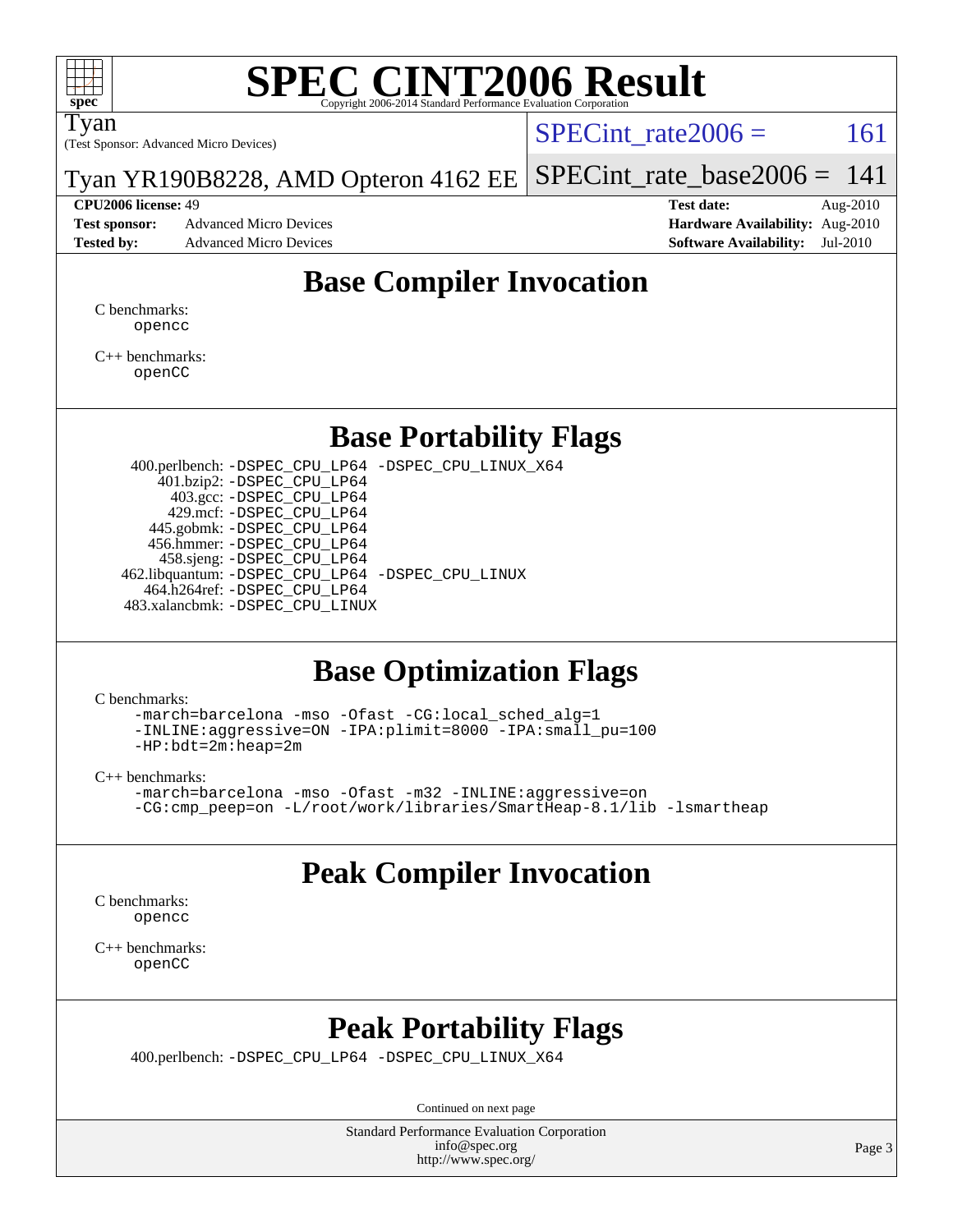

Tyan

(Test Sponsor: Advanced Micro Devices)

 $SPECTnt_rate2006 = 161$ 

Tyan YR190B8228, AMD Opteron 4162 EE [SPECint\\_rate\\_base2006 =](http://www.spec.org/auto/cpu2006/Docs/result-fields.html#SPECintratebase2006)  $141$ 

**[Test sponsor:](http://www.spec.org/auto/cpu2006/Docs/result-fields.html#Testsponsor)** Advanced Micro Devices **Advanced Micro Devices [Hardware Availability:](http://www.spec.org/auto/cpu2006/Docs/result-fields.html#HardwareAvailability)** Aug-2010

**[CPU2006 license:](http://www.spec.org/auto/cpu2006/Docs/result-fields.html#CPU2006license)** 49 **[Test date:](http://www.spec.org/auto/cpu2006/Docs/result-fields.html#Testdate)** Aug-2010 **[Tested by:](http://www.spec.org/auto/cpu2006/Docs/result-fields.html#Testedby)** Advanced Micro Devices **[Software Availability:](http://www.spec.org/auto/cpu2006/Docs/result-fields.html#SoftwareAvailability)** Jul-2010

## **[Peak Portability Flags \(Continued\)](http://www.spec.org/auto/cpu2006/Docs/result-fields.html#PeakPortabilityFlags)**

 401.bzip2: [-DSPEC\\_CPU\\_LP64](http://www.spec.org/cpu2006/results/res2010q3/cpu2006-20100816-12937.flags.html#suite_peakPORTABILITY401_bzip2_DSPEC_CPU_LP64) 445.gobmk: [-DSPEC\\_CPU\\_LP64](http://www.spec.org/cpu2006/results/res2010q3/cpu2006-20100816-12937.flags.html#suite_peakPORTABILITY445_gobmk_DSPEC_CPU_LP64) 456.hmmer: [-DSPEC\\_CPU\\_LP64](http://www.spec.org/cpu2006/results/res2010q3/cpu2006-20100816-12937.flags.html#suite_peakPORTABILITY456_hmmer_DSPEC_CPU_LP64) 458.sjeng: [-DSPEC\\_CPU\\_LP64](http://www.spec.org/cpu2006/results/res2010q3/cpu2006-20100816-12937.flags.html#suite_peakPORTABILITY458_sjeng_DSPEC_CPU_LP64) 462.libquantum: [-DSPEC\\_CPU\\_LP64](http://www.spec.org/cpu2006/results/res2010q3/cpu2006-20100816-12937.flags.html#suite_peakPORTABILITY462_libquantum_DSPEC_CPU_LP64) [-DSPEC\\_CPU\\_LINUX](http://www.spec.org/cpu2006/results/res2010q3/cpu2006-20100816-12937.flags.html#b462.libquantum_peakCPORTABILITY_DSPEC_CPU_LINUX) 464.h264ref: [-DSPEC\\_CPU\\_LP64](http://www.spec.org/cpu2006/results/res2010q3/cpu2006-20100816-12937.flags.html#suite_peakPORTABILITY464_h264ref_DSPEC_CPU_LP64) 483.xalancbmk: [-DSPEC\\_CPU\\_LINUX](http://www.spec.org/cpu2006/results/res2010q3/cpu2006-20100816-12937.flags.html#b483.xalancbmk_peakCXXPORTABILITY_DSPEC_CPU_LINUX)

## **[Peak Optimization Flags](http://www.spec.org/auto/cpu2006/Docs/result-fields.html#PeakOptimizationFlags)**

[C benchmarks](http://www.spec.org/auto/cpu2006/Docs/result-fields.html#Cbenchmarks):

```
 400.perlbench: -march=barcelona -mso -fb_create fbdata(pass 1)
           -fb_opt fbdata(pass 2) -Ofast -IPA:plimit=20000 -LNO:opt=0
           -OPT:unroll_times_max=8 -OPT:unroll_size=256
           -OPT:unroll_level=2 -OPT:keep_ext=on -WOPT:if_conv=0
           -CG:local_sched_alg=1 -CG:unroll_fb_req=on
           -HP:bdt=2m:heap=2m
    401.bzip2: -march=barcelona -mso -fb_create fbdata(pass 1)
           -fb_opt fbdata(pass 2) -O3 -OPT:alias=disjoint
           -OPT:goto=off -CG:local_sched_alg=1 -HP:bdt=2m:heap=2m
     403.gcc: -march=barcelona -mso -fb_create fbdata(pass 1)
           -fb_opt fbdata(pass 2) -Ofast -LNO:trip_count=256
           -LNO:prefetch_ahead=10 -CG:cmp_peep=on -m32
           -HP:bdt=2m:heap=2m -GRA:unspill=on -IPA:small_pu=200
     429.mcf: -march=barcelona -mso -O3 -ipa -INLINE:aggressive=on
           -CG:gcm=off -GRA:prioritize_by_density=on -m32
          -HP:bdt=2m:heap=2m
  445.gobmk: -march=barcelona -mso -fb_create fbdata(pass 1)
           -fb_opt fbdata(pass 2) -O3 -OPT:alias=restrict
           -OPT:unroll_times_max=8 -OPT:unroll_size=256
           -OPT:unroll_level=2 -OPT:keep_ext=on -ipa -IPA:plimit=750
           -IPA:min_hotness=300-IPA:pu_reorder=1-LNO:prefetch=1
           -LNO:ignore_feedback=off -CG:p2align=on
           -CG:unroll_fb_req=on -HP:bdt=2m:heap=2m
  456.hmmer: -march=barcelona -mso -fb_create fbdata(pass 1)
           -fb_opt fbdata(pass 2) -Ofast -LNO:prefetch=0
           -OPT:alias=disjoint -OPT:unroll_times_max=8
           -OPT:unroll_size=256 -OPT:unroll_level=2 -OPT:keep_ext=on
           -CG:local_sched_alg=1 -CG:cflow=0
           -CG:push_pop_int_saved_regs=off -CG:cmp_peep=on
           -HP:bdt=2m:heap=2m
                                Continued on next page
```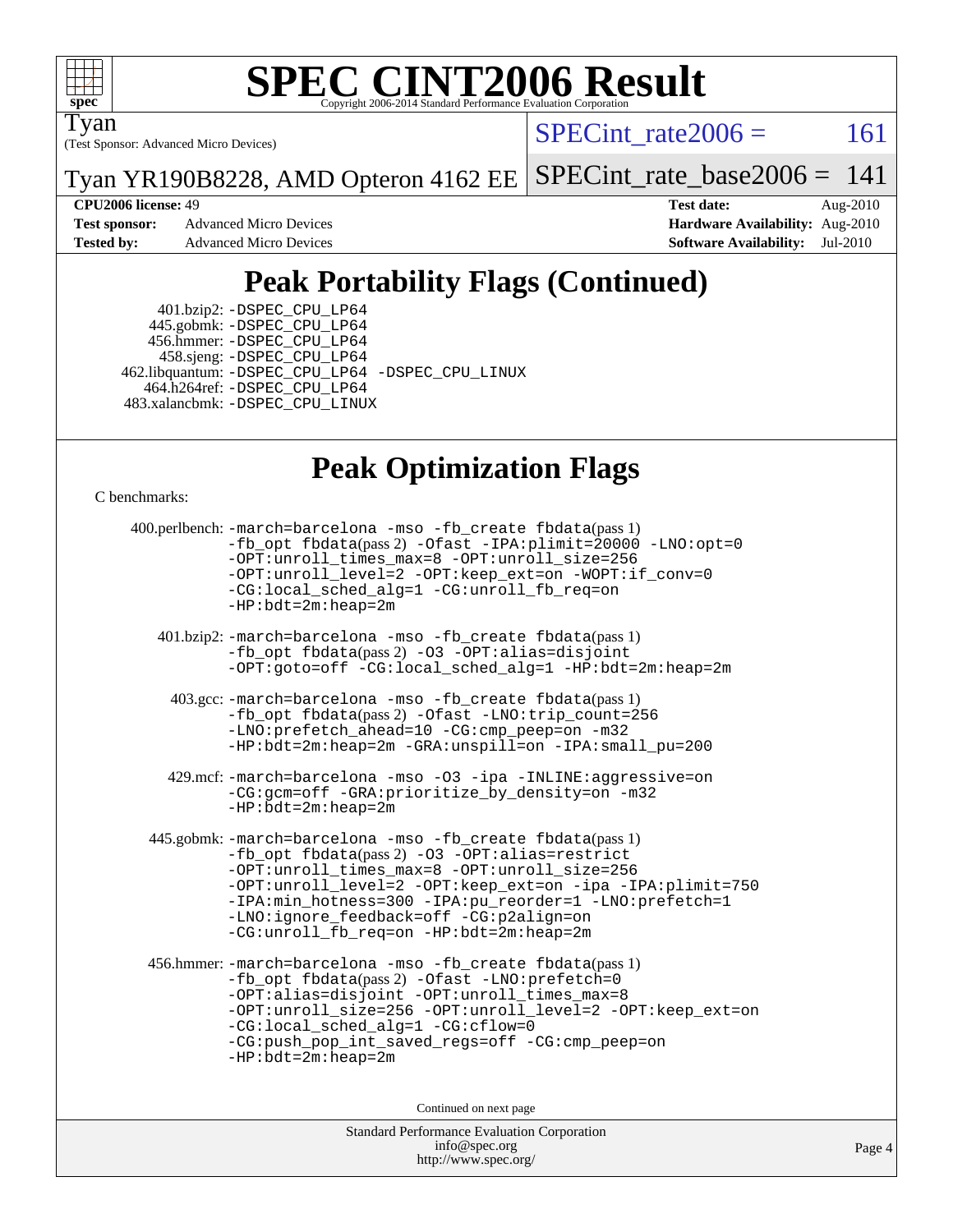

(Test Sponsor: Advanced Micro Devices) Tyan

 $SPECTnt_rate2006 = 161$ 

Tyan YR190B8228, AMD Opteron 4162 EE [SPECint\\_rate\\_base2006 =](http://www.spec.org/auto/cpu2006/Docs/result-fields.html#SPECintratebase2006) 141

**[Tested by:](http://www.spec.org/auto/cpu2006/Docs/result-fields.html#Testedby)** Advanced Micro Devices **[Software Availability:](http://www.spec.org/auto/cpu2006/Docs/result-fields.html#SoftwareAvailability)** Jul-2010

**[CPU2006 license:](http://www.spec.org/auto/cpu2006/Docs/result-fields.html#CPU2006license)** 49 **[Test date:](http://www.spec.org/auto/cpu2006/Docs/result-fields.html#Testdate)** Aug-2010 **[Test sponsor:](http://www.spec.org/auto/cpu2006/Docs/result-fields.html#Testsponsor)** Advanced Micro Devices **[Hardware Availability:](http://www.spec.org/auto/cpu2006/Docs/result-fields.html#HardwareAvailability)** Aug-2010

## **[Peak Optimization Flags \(Continued\)](http://www.spec.org/auto/cpu2006/Docs/result-fields.html#PeakOptimizationFlags)**

| 458.sjeng: -march=barcelona -mso -fb_create fbdata(pass 1)<br>-fb_opt fbdata(pass 2) -03 -ipa -LNO:ignore_feedback=off<br>-LNO:full_unroll=10 -LNO:fusion=0 -LNO:fission=2<br>-IPA:pu_reorder=2 -CG:ptr_load_use=0<br>-OPT:unroll_times_max=8 -INLINE:aggressive=on<br>462.libquantum: -march=barcelona -mso -Ofast -LNO:pf2=0 -CG:gcm=off |        |
|--------------------------------------------------------------------------------------------------------------------------------------------------------------------------------------------------------------------------------------------------------------------------------------------------------------------------------------------|--------|
| -CG:use_prefetchnta=on -CG:cmp_peep=on -WOPT:aggstr=0<br>-HP:bdt=2m:heap=2m -OPT:alias=disjoint<br>-INLINE:aggressive=on -IPA:space=1000 -IPA:plimit=20000                                                                                                                                                                                 |        |
| 464.h264ref: -march=barcelona -mso -fb_create fbdata(pass 1)<br>$-fb\_{opt}$ fbdata(pass 2) -03 -IPA: plimit=20000<br>-OPT:alias=disjoint -LNO:prefetch=0 -CG:ptr_load_use=0<br>-CG:push_pop_int_saved_regs=off                                                                                                                            |        |
| $C++$ benchmarks:                                                                                                                                                                                                                                                                                                                          |        |
| $471.$ omnetpp: basepeak = yes                                                                                                                                                                                                                                                                                                             |        |
| 473.astar: -march=barcelona -mso -fb_create fbdata(pass 1)<br>-fb_opt fbdata(pass 2) -Ofast -TENV: frame_pointer=off<br>-WOPT:if_conv=0 -GRA:optimize_boundary=on<br>-OPT:alias=disjoint -INLINE:aggressive=on<br>-IPA: small_pu=3000 -IPA: plimit=3000 -m32<br>$-HP:bdt=2m:heap=2m$                                                       |        |
| 483.xalancbmk: -march=barcelona -mso -Ofast -INLINE:aggressive=on -m32<br>-CG:cmp_peep=on -GRA:unspill=on -TENV:frame_pointer=off<br>-fno-emit-exceptions<br>$-L$ /root/work/libraries/SmartHeap-8.1/lib -lsmartheap                                                                                                                       |        |
| The flags files that were used to format this result can be browsed at<br>http://www.spec.org/cpu2006/flags/x86-open64-424-flags-rate-revC.html<br>http://www.spec.org/cpu2006/flags/amd-platform-rate-revC.html                                                                                                                           |        |
| You can also download the XML flags sources by saving the following links:<br>http://www.spec.org/cpu2006/flags/x86-open64-424-flags-rate-revC.xml<br>http://www.spec.org/cpu2006/flags/amd-platform-rate-revC.xml                                                                                                                         |        |
|                                                                                                                                                                                                                                                                                                                                            |        |
| <b>Standard Performance Evaluation Corporation</b><br>info@spec.org<br>http://www.spec.org/                                                                                                                                                                                                                                                | Page 5 |